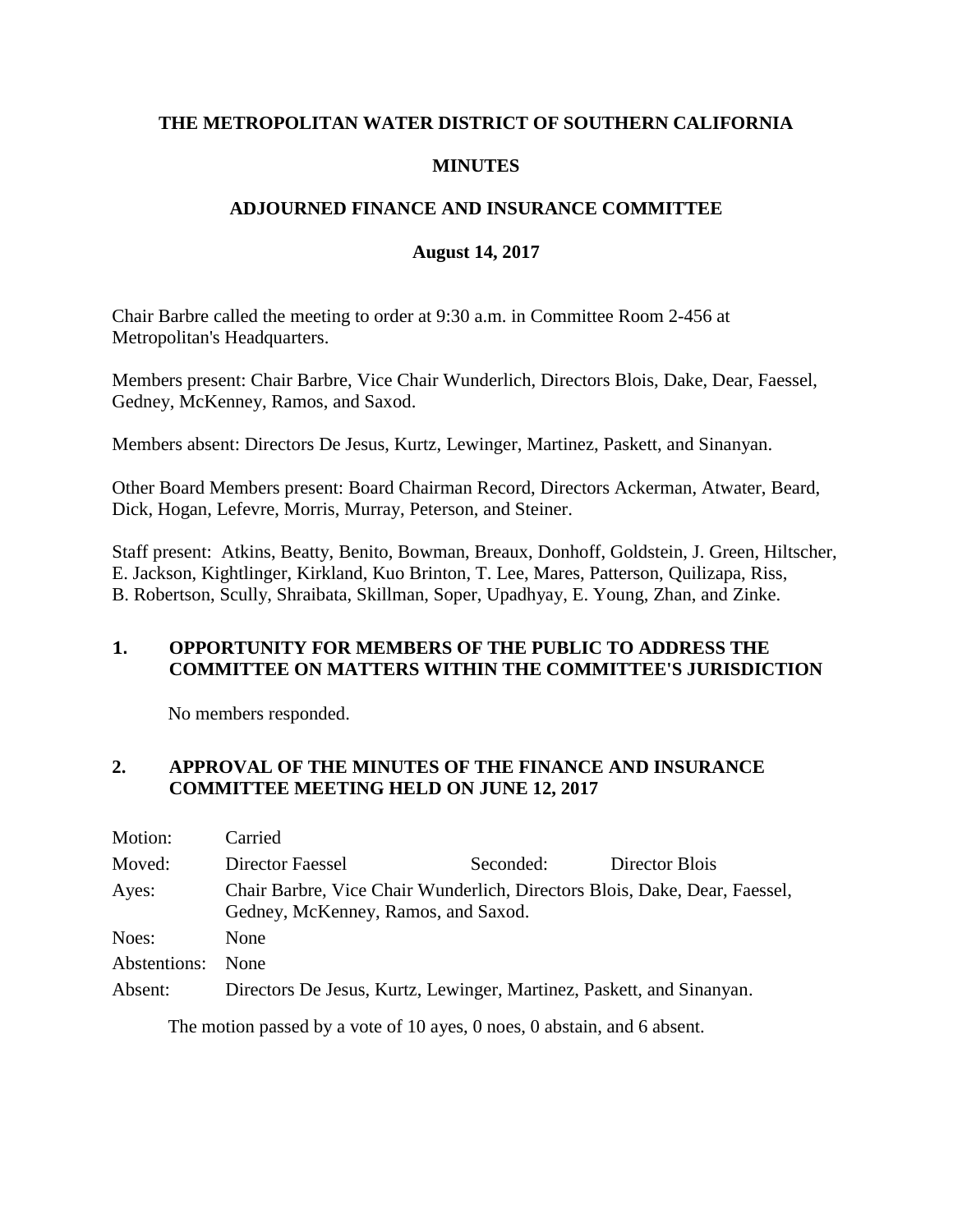## **3. OTHER MATTERS**

5A Subject: Report on list of certified assessed valuations for fiscal year 2017/18 and tabulation of assessed valuations, percentage participation, and vote entitlement of member agencies as of August 15, 2017.

Oral report presented by: June Skillman, Budget and Treasury Manager

#### **4. CONSENT CALENDAR ITEMS - ACTION**

None

## **5. OTHER BOARD ITEMS - ACTION**

| $8-1$        | Subject:                                                                                                   | defined as a project and is not subject to CEQA, and<br>a. Adopt the Resolution Levying Ad Valorem Property<br>ending June 30, 2018 for the Purposes of The<br>Metropolitan Water District of Southern California<br>FY 2015/16; and<br>b. Direct staff to transmit that resolution to the county<br>property tax. | Adopt the CEQA determination that the proposed action is not<br>Taxes for the Fiscal Year Commencing July 1, 2017 and<br>maintaining the tax rate at .0035% of assessed valuation<br>(exclusive of annexation levies), the same rate levied in<br>auditors for the levy and collection of the ad valorem |
|--------------|------------------------------------------------------------------------------------------------------------|--------------------------------------------------------------------------------------------------------------------------------------------------------------------------------------------------------------------------------------------------------------------------------------------------------------------|----------------------------------------------------------------------------------------------------------------------------------------------------------------------------------------------------------------------------------------------------------------------------------------------------------|
| Motion:      | Carried                                                                                                    |                                                                                                                                                                                                                                                                                                                    |                                                                                                                                                                                                                                                                                                          |
| Moved:       | Director McKenney                                                                                          | Seconded:                                                                                                                                                                                                                                                                                                          | Director Dear                                                                                                                                                                                                                                                                                            |
| Ayes:        | Chair Barbre, Vice Chair Wunderlich, Directors Blois, Dake, Dear, Faessel,<br>Gedney, McKenney, and Ramos. |                                                                                                                                                                                                                                                                                                                    |                                                                                                                                                                                                                                                                                                          |
| Noes:        | Director Saxod                                                                                             |                                                                                                                                                                                                                                                                                                                    |                                                                                                                                                                                                                                                                                                          |
| Abstentions: | None                                                                                                       |                                                                                                                                                                                                                                                                                                                    |                                                                                                                                                                                                                                                                                                          |
| Absent:      |                                                                                                            | Directors De Jesus, Kurtz, Lewinger, Martinez, Paskett, and Sinanyan.                                                                                                                                                                                                                                              |                                                                                                                                                                                                                                                                                                          |

The motion passed by a vote of 9 ayes, 1 no, 0 abstain, and 6 absent.

Chair Barbre noted that the San Diego County Water Authority's letter of opposition to Item 8-1, dated August 14, 2017 and received on that date at 5:21 a.m., will be entered as part of the record.

#### **6. BOARD INFORMATION ITEMS**

None